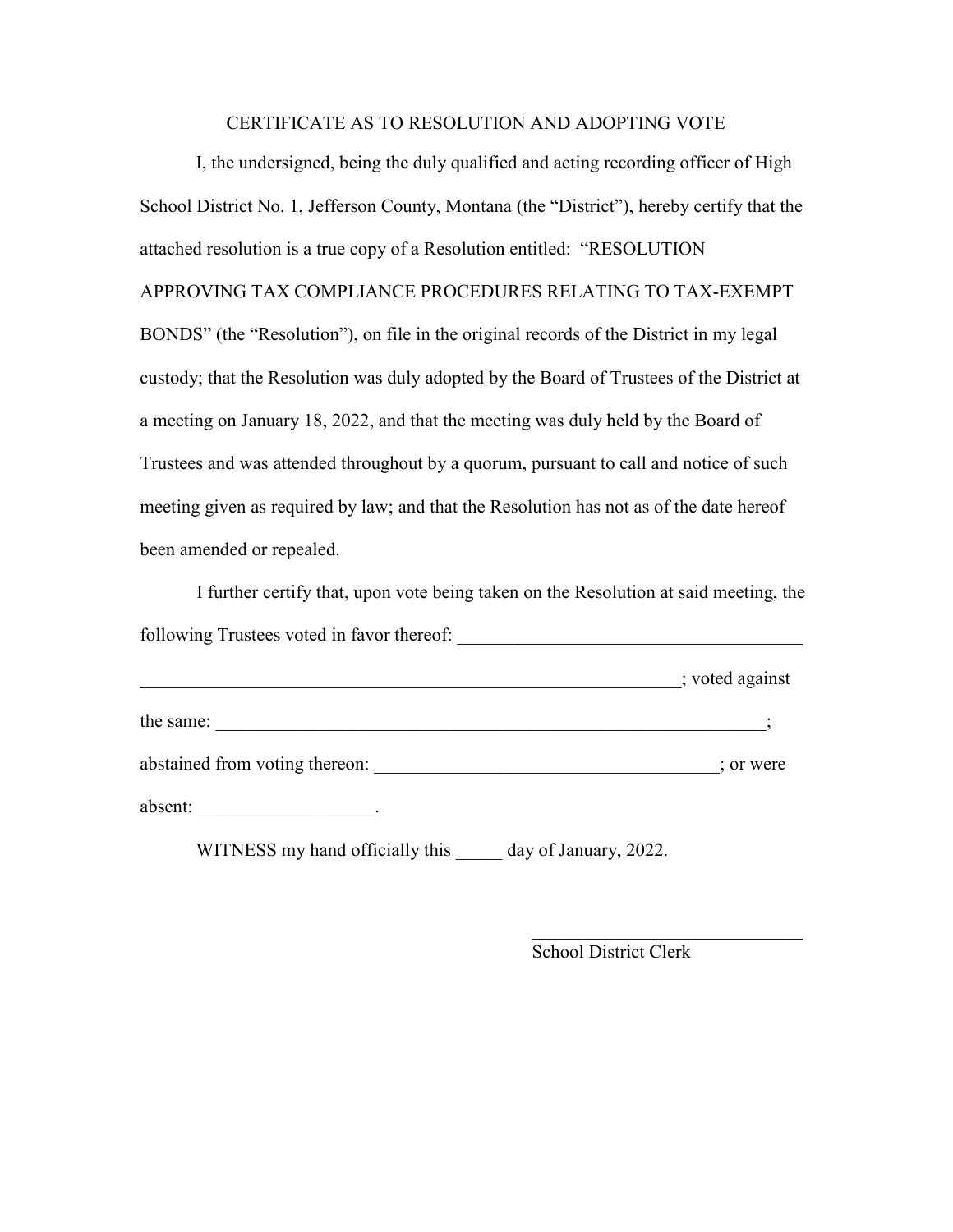### RESOLUTION APPROVING TAX COMPLIANCE PROCEDURES RELATING TO TAX-EXEMPT BONDS

BE IT RESOLVED by the Board of Trustees of High School District No. 1, Jefferson County, Montana (the "District"), as follows:

Section 1. Recitals.

1.01. Pursuant to the laws of the State of Montana and Section 103 of the Internal Revenue Code of 1986, as amended, the District will issue tax exempt municipal bonds to finance various projects and functions of the District and may in the future refinance such bonds.

1.02. Dorsey & Whitney, LLP, as bond counsel to the District, has prepared certain Tax Compliance Procedures Relating to Tax-Exempt Bonds (the "Compliance Procedures") for adoption by the Board of Trustees in order to assist the District in preserving the tax-exempt status of bonds previously issued and to be issued by the District and to maintain eligibility to issue additional tax-exempt bonds in the future.

Section 2. Approval. The Compliance Procedures are hereby approved in substantially the form attached hereto as Exhibit A, and the District hereby resolves to abide by the Compliance Procedures and to update periodically the Compliance Procedures in accordance with the Internal Revenue Code and supporting Internal Revenue Service rulings and regulations. The District Clerk/Business Manager is hereby authorized and directed to edit, refine, finalize and memorialize the Compliance Procedures, with advice from bond counsel to the District, in order to ensure compliance with state and federal laws and regulations.

Passed and approved January 18, 2022.

Chair of the Board of Trustees

Attest:

School District Clerk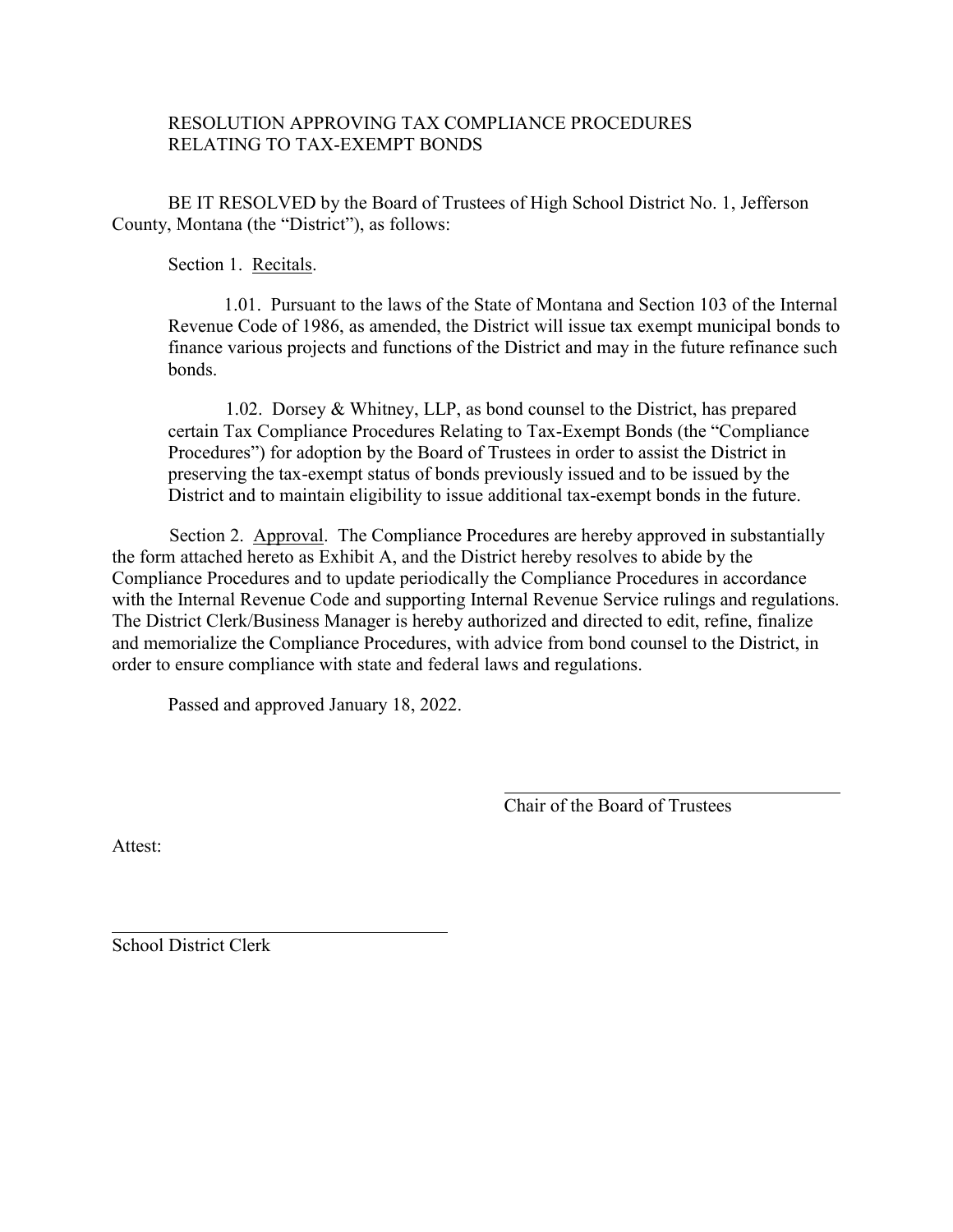# **EXHIBIT A**

# **High School District No. 1, Jefferson County, Montana Tax Compliance Procedures Relating to Tax-Exempt Bonds**

#### **I. Purpose:**

These procedures are approved by the Board of Trustees of High School District No. 1, Jefferson County, Montana (the "Issuer") to ensure that interest on tax-exempt bonds, notes or other obligations ("Bonds") of the Issuer remains excludable from gross income under Section 103 of the Internal Revenue Code of 1986, as amended (the "Code").

The Issuer reserves the right to make exceptions to these procedures as necessary or appropriate.

The Issuer's procedures for post-issuance tax compliance are as follows:

### **II. Expenditure/Use of Proceeds:**

- A. Expenditure of Bond proceeds will be reviewed by the Project Manager, if any, and the District Clerk of the Issuer (the "District Clerk"). Such review will include comparison to statements regarding expenditure of proceeds in the documents authorizing the Bonds and documents delivered at closing of the Bonds (collectively, the "Bond Documents").
- B. The Issuer has established procedures for preparation and review of withdrawal of Bond proceeds on deposit in the Construction Account in the Building Fund of the District to pay bond-financed costs, and is able to track those withdrawals and the application of the proceeds on the accounting system of the Issuer.
- C. The Issuer's accounting system will identify (i) the material components of the Bondfinanced property, such as, for example, building materials, equipment, furniture, and (ii) separate purposes of the bond proceeds, such as, for example, construction and costs of issuance.
- D. None of the proceeds of Bonds will be used to reimburse the Issuer for costs of a capital project paid prior to the date of issuance of the Bonds unless the Issuer shall have complied with the provisions of Section 1.150-2 of the Treasury Regulations with respect to such reimbursed amounts. The Issuer will consult with Bond Counsel regarding these requirements. Attached hereto as Schedule I is a general synopsis of the reimbursement regulations for tax-exempt bonds.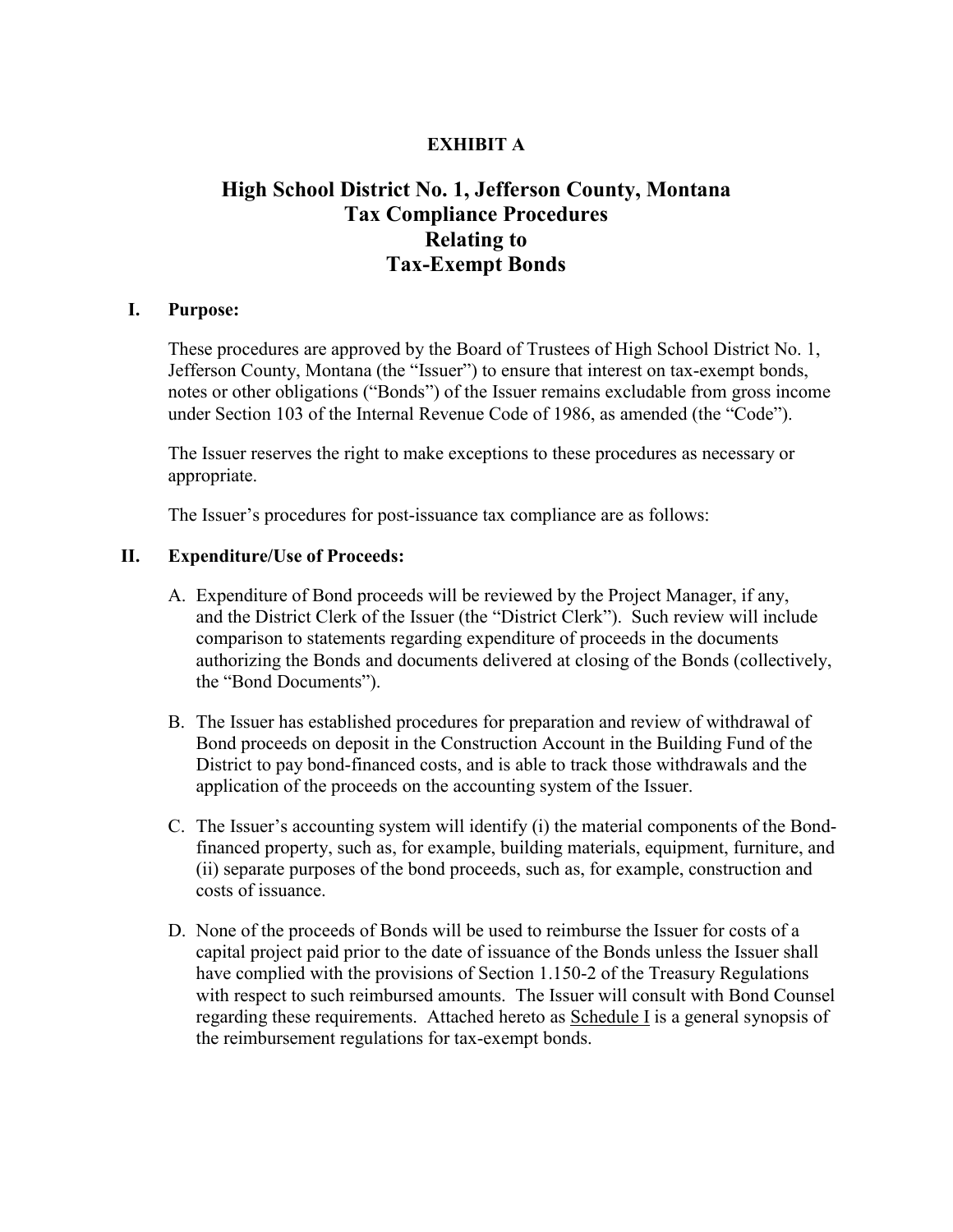- E. Costs of staff may be financed by Bond proceeds only to the extent they are properly capitalized as part of a capital project (i.e., are a capital expenditure) under generally accepted accounting principles and federal tax law.
- F. Requisitions of bond proceeds will be summarized in a "final allocation" of Bond proceeds to uses not later than 18 months after the in-service date of the financed property or the date of completion (and in any event not later than 5 years and 60 days after the issuance of the Bonds or not later than 60 days after earlier retirement of issue).
- G. Expenditure of proceeds of Bonds will be measured against the Issuer's expectation, as set forth in the Tax Certificate delivered at the closing of Bonds, to (i) incur a substantial binding obligation to a third party to spend at least 5% of the net sales proceeds of the Bond on the capital project within 6 months after the issue date, and (ii) proceed with due diligence to complete the capital project and spend the net sale proceeds within the earlier of three years from the date of issue or completion of the project with due diligence.
- H. If there are any Bond proceeds remaining in the Construction Account established pursuant to the Bond Documents after completion of the project, unless the proceeds can be properly allocated to other uses, such proceeds shall be applied to make debt service payment on the Bonds or otherwise defease the Bonds.

# **III. Use of Bond-Financed Property:**

- A. Use of Bond-financed property when completed and placed in service will be reviewed by the Project Manager, if any, and the District Clerk. The District Clerk will consult with Bond Counsel regarding any third-party contracts regarding use of a Bond-financed facility, including, without limitation, leases, use, management or service contracts, and research contracts.
- B. Appropriate school officials shall be instructed to consult with the District Clerk regarding any third-party contract or arrangement concerning use of the Bondfinanced facilities, including without limitation leases, use, management or service contracts, and research contracts. The Issuer shall consult with Bond Counsel regarding any such contracts.
- C. Agreements with third parties for lease, use, management, or any other service agreement or research contract with respect to, or non-governmental use in respect of, Bond-financed property must be approved prior to execution (or material modification) by the Superintendent, who will be responsible for determining whether the proposed agreement results in private business use of the facilities (including in an unrelated trade or business), upon advice of bond counsel, as necessary. If applicable in making such determination, the Superintendent will determine whether the proposed agreement meets the compensation, term, and other requirements of Revenue Procedure 2017-13, regarding service agreements, or the guidelines of Revenue Procedure 2007-47, regarding research sponsorship agreements.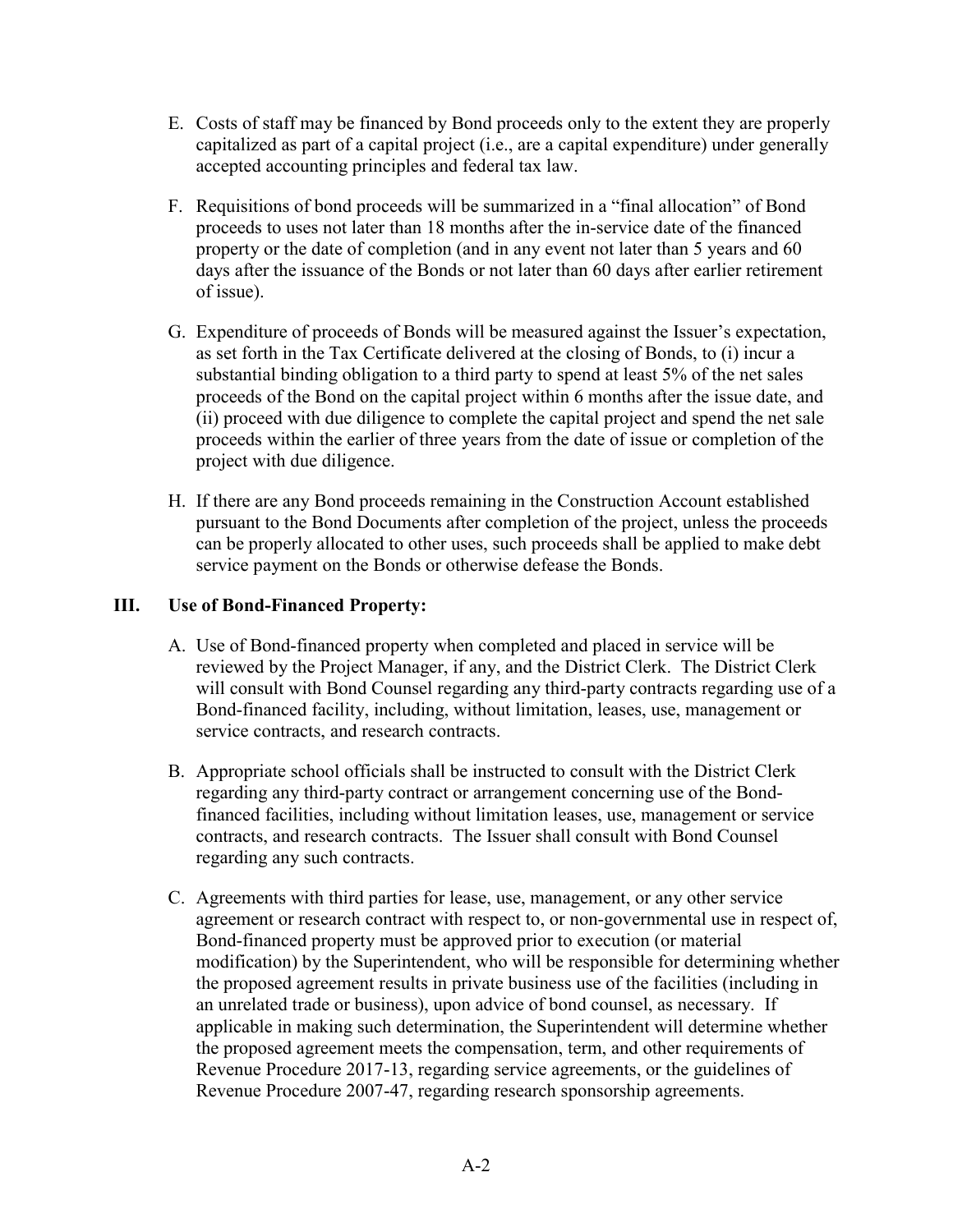- D. Upon issuance of Bonds, there shall be no expectation that the Bond-financed property will be sold or otherwise disposed of by the Issuer during the term of the Bonds; and no item of Bond-financed property will be sold or transferred by the Issuer while the Bonds are outstanding without approval of the Issuer's attorney and the District Clerk upon advice of Bond Counsel or advance arrangement of a "remedial action" under the applicable Treasury Regulations.
- E. The Issuer acknowledges that any sale, transfer, change in use, or change in the users of the Bond-financed property may require remedial action or resolution pursuant to the IRS Voluntary Closing Agreement Program ("VCAP") to assist in resolving violations of federal tax laws applicable to the Bonds.

### **IV. Investments:**

- A. Investment of Bond proceeds in compliance with Montana law (Section 20-9-213(4), Montana Code Annotated) and the arbitrage and rebate requirements of the Code and applicable Treasury Regulations will be supervised by the District Clerk.
- B. All investments will be purchased only at fair market value, as determined under applicable Treasury Regulations.
- C. Guaranteed investment contracts ("GICs") and other open-market securities, if ever purchased, will be purchased only according to applicable Treasury Regulations, including bid requirements and fee limitations.
- D. If calculation of rebate liability is required, calculations of rebate liability will be performed by outside consultants and reviewed by the District Clerk. Such calculations shall be made, as necessary, upon each 5 year anniversary of the date of issue of the Bonds and within the period prescribed following full retirement of the Bonds, or as otherwise directed or required by the Code and applicable Treasury Regulations.
- E. Unless certain exceptions are available following consultation with Bond Counsel, upon final expenditure of the gross proceeds of Bonds, and in any event promptly following the fifth anniversary of the date of issuance of the Bonds or earlier retirement of the Bonds, the District Clerk will consult a qualified professional to prepare a spending exception report for the issue of Bonds.
- F. Rebate payments, if owing, will be made with Form 8038-T no later than 60 days after (i) each fifth anniversary of the date of issuance of the Bonds and (ii) the final retirement of the Bond issue.

### **V. Issue Price:**

For bonds sold through an underwriter or other purchaser to the general public:

A. The Certificate of Purchaser and/or Issue Price Certificate will include appropriate certifications to establish issue price, including a certification that the first price at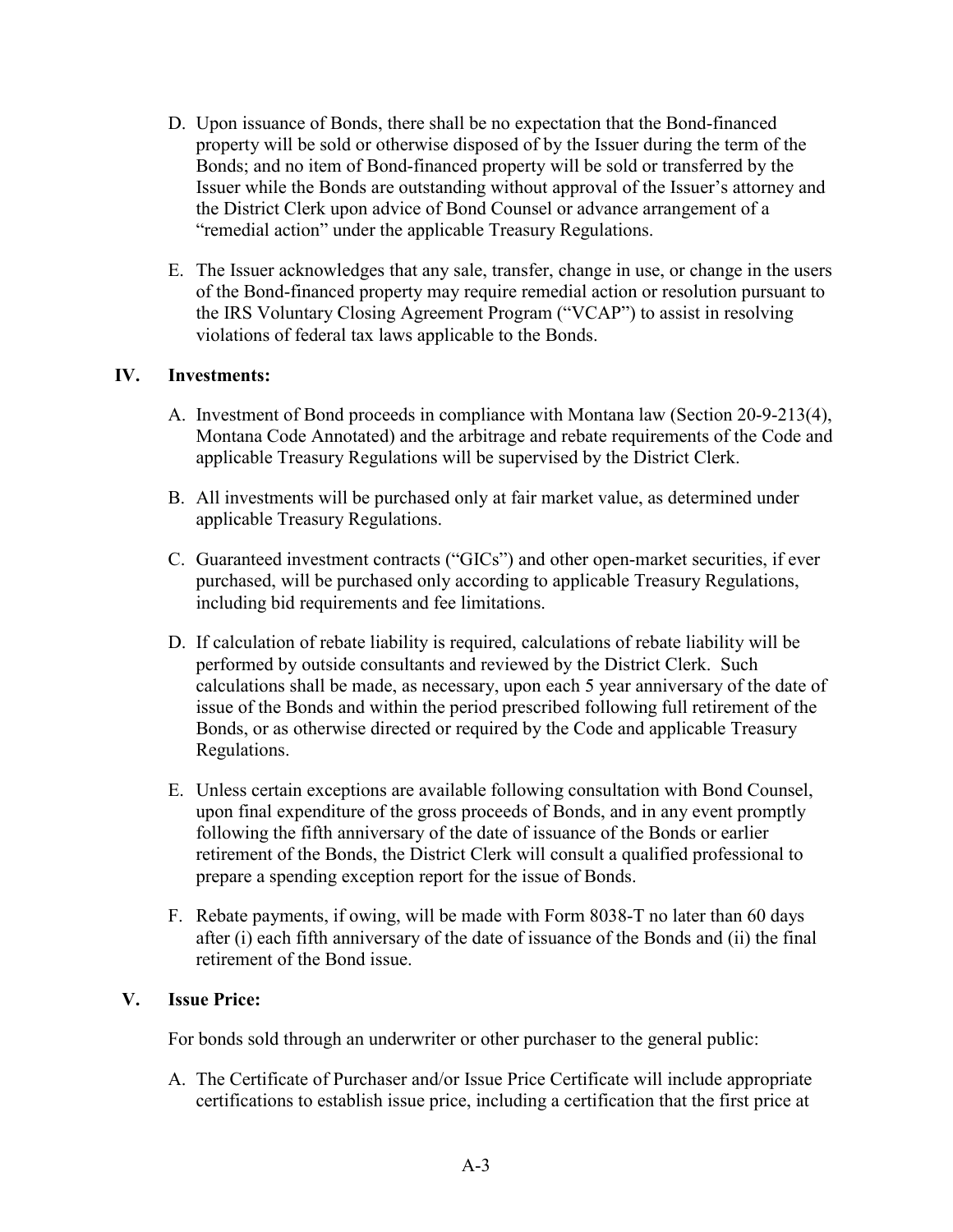which at least 10% of each maturity of the Bonds is sold to the public is at or below the prices shown on the cover or inside cover of the official statement or, if a maturity or maturities is an undersold maturity that as of the Sale Date has not satisfied the general issue price rule, appropriate accommodations are made by the underwriter, such as an agreement to "hold the offering price" as to such maturities. If the underwriter will not provide this certification or accommodation, the District Clerk or Bond Counsel will inquire as to the circumstances preventing sales at the offering prices or otherwise why the representation or accommodation will not be made.

B. If the Issuer has retained a municipal advisor in connection with the issue of Bonds, the municipal advisor will certify that the offer accepted by the Issuer for the purchase of Bonds is a reasonable offer under customary standards applicable in the municipal bond market for similar bonds, and, if the District Clerk and Bond Counsel determine it is advisable and the municipal advisor agrees to do so, confirm or, if appropriate, provide the information in paragraph V.A.

# **VI. Refunding Bonds:**

- A. Refunding bonds ("Refunding Bonds") shall not be issued in any greater amount than will be required to pay the principal and interest of the bonds to be refunded, plus any defaulted interest thereon, costs of issuance and of the refunding, and, if necessary, fund a reserve. Refunding Bonds will satisfy parameters established by the governing body of the Issuer, including those regarding savings.
- B. Prior to issuing any Refunding Bonds, the District Clerk will consult with Bond Counsel to ensure that:
	- (i) All of the sale, transferred, and investment proceeds of the Bonds to be refunded (the "Refunded Bonds") have been expended for the purposes for which they were issued in accordance with the resolution authorizing their issuance, and, if not, to take them into account in a permissible manner under the Code following consultation with Bond Counsel;
	- (ii) If the Refunded Bonds were issued as governmental bonds, that all facilities financed by the Refunded Bonds have been and are available for use by members of the general public on a substantially equal basis and the Refunded Bonds are not "private activity bonds" within the meaning of Section 141 of the Code;
	- (iii) The Refunded Bonds were not (and the Refunding Bonds will not be) hedge bonds as defined in Section 149(g) of the Code;
	- (iv) There are no funds on deposit in the debt service account or reserve account (or other pledged fund) that secure the repayment of the Refunded Bonds, or if there are, that they are applied to the refunding or taken into account permissibly in the refunding; and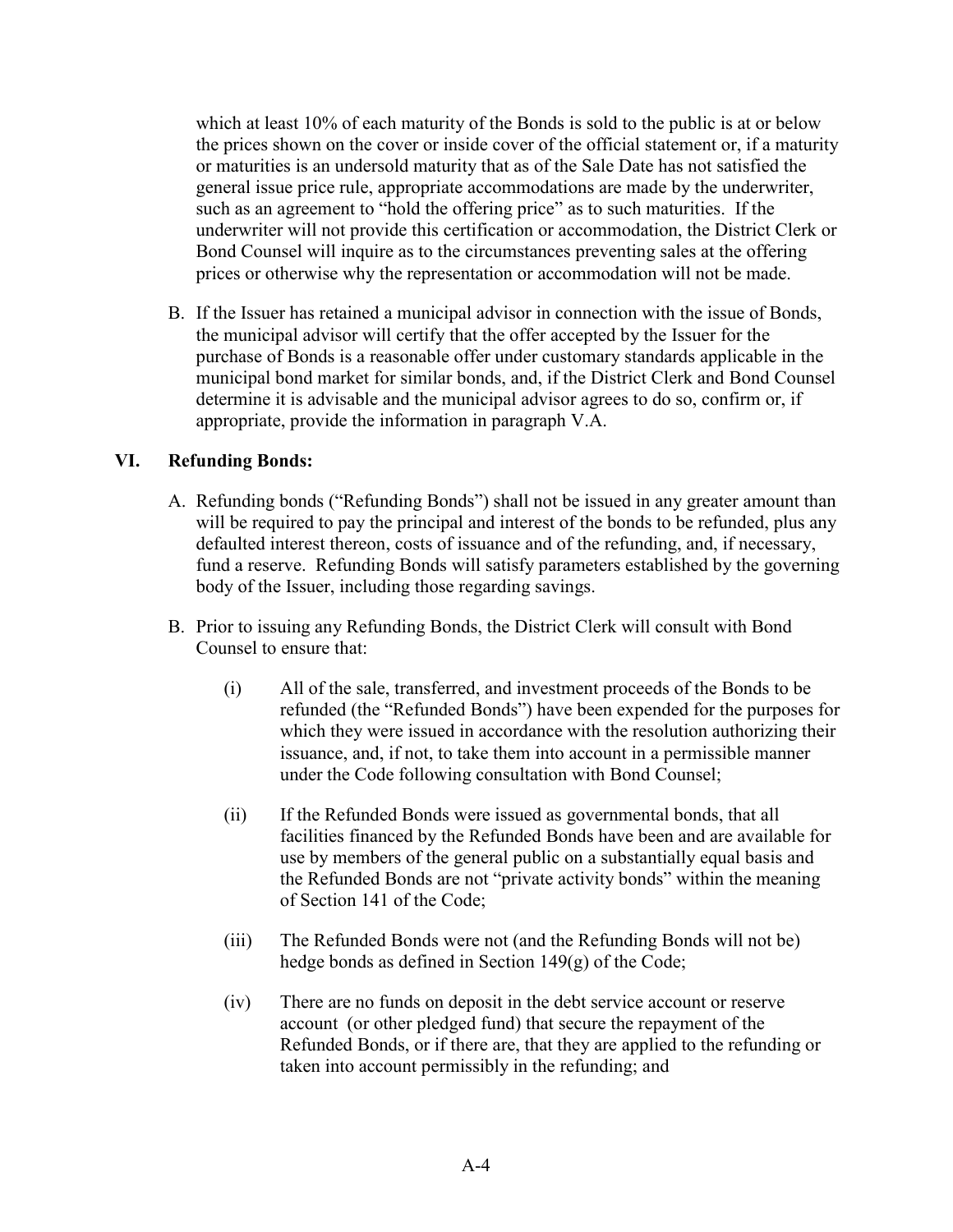- (v) The refunding and refunded issues comply with applicable federal tax requirements and restrictions in place on the redemption date of the Refunded Bonds.
- C. The District Clerk will consult with its municipal advisor or Bond Counsel to ensure that the weighted average maturity of the Refunded Bonds did not exceed 120% of the average reasonably expected economic life of the projects that such bond financed, and that the weighted average maturity of the Refunding Bonds determined as of the date of issuance of the Refunding Bonds does not exceed 120% of the remaining average reasonably expected economic life of the projects that the Refunded Bonds financed, determined under Section 147(b) of the Code.
- D. The District Clerk will ensure that sale proceeds, exclusive of amounts to pay costs of issuance or of the refunding or fund a reserve, of the Refunding Bonds will be applied, if invested, toward the purchase of certain eligible securities, including State and Local Government Series ("SLGS"), to be deposited in the escrow account (the "Escrow Account") established to pay the Refunded Bonds pursuant to an escrow agreement.

# **VII. Record Management and Retention:**

- A. Management and retention of records related to Bond issues will be supervised by the District Clerk.
- B. Records for Bonds will be retained for the life of the Bonds, plus any refunding Bonds, plus three years (or such longer term as may be required under state law). Such records may be in the form of documents or electronic copies of documents, appropriately indexed to specific Bond issues and compliance functions.
- C. Retainable records pertaining to Bond issuance shall include a transcript of documents executed in connection with the issuance of the Bonds and any amendments, copies of rebate calculations, if any, records of payments, escrow agreements, verification reports, records of investment earnings on any relevant funds/accounts, IRS filings and audit reports/investigations.
- D. Retainable records pertaining to expenditures of Bond proceeds include requisitions; reimbursement allocations; paying agent statements, if applicable; trustee statements, if applicable; and final allocation of proceeds.
- E. Retainable records pertaining to use of Bond-financed property include all third-party contracts concerning use of the facilities, including, without limitation, leases, use, management or service contracts, and research contracts.
- F. Retainable records pertaining to investments include GIC documents under the Treasury Regulations, records of purchase and sale of other investments, and records of investment activity sufficient to permit calculation of arbitrage rebate or demonstration that no rebate is due.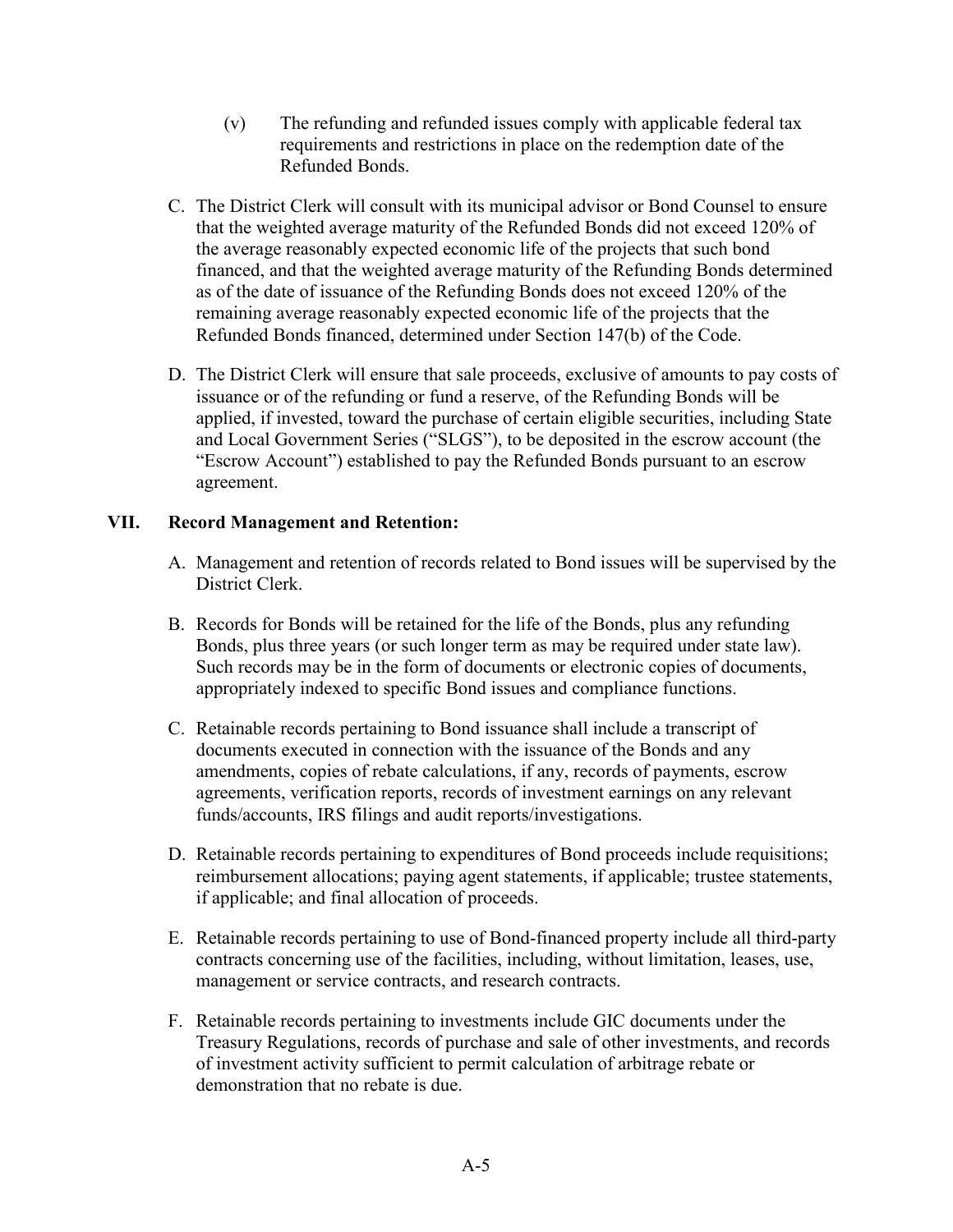# **VIII. Overall Responsibility:**

- A. Overall administration and coordination of these procedures is the responsibility of the Superintendent.
- B. Review of compliance with these procedures and, if appropriate, updating these procedures, shall be undertaken not less than annually.
- C. Training, within budget limits, will be made available through attendance at appropriate conferences, applicable publications, consultation with Bond Counsel, and related activities.
- D. The Issuer understands that failure to comply with these policies and procedures could result in the retroactive loss of the exclusion of interest on Bonds from federal gross taxable income and, thus, it would be advisable to consult with Bond Counsel and other professionals in advance regarding deviations from the facts and expectations as set forth in the closing certifications relating to any issue of Bonds.
- E. The Issuer understands that remedial actions to remedy violations of the Code or Treasury Regulations may be undertaken as specified by the Code and Treasury Regulations and that resolution of violations of federal tax law may be pursued under VCAP, and will consult with Bond Counsel regarding the nature and availability of all remedial actions and voluntary closing agreements to resolve such violations. It will consult with Bond Counsel and other professionals to evaluate and implement any remedial actions. Attached hereto as Schedule II is a general synopsis of certain common remedial concepts and actions.
- F. Any violations or potential violations of federal tax requirements shall promptly be reported by or to the Superintendent or District Clerk, and the Superintendent will engage qualified consultants and Bond Counsel to further investigate potential violations or recommend appropriate remedial actions, including voluntary closing agreements, if necessary.

These Tax Compliance Procedures may be updated or amended from time to time by the undertaking of the appropriate officials or body or bodies of the Issuer.

Approved: January 18, 2022.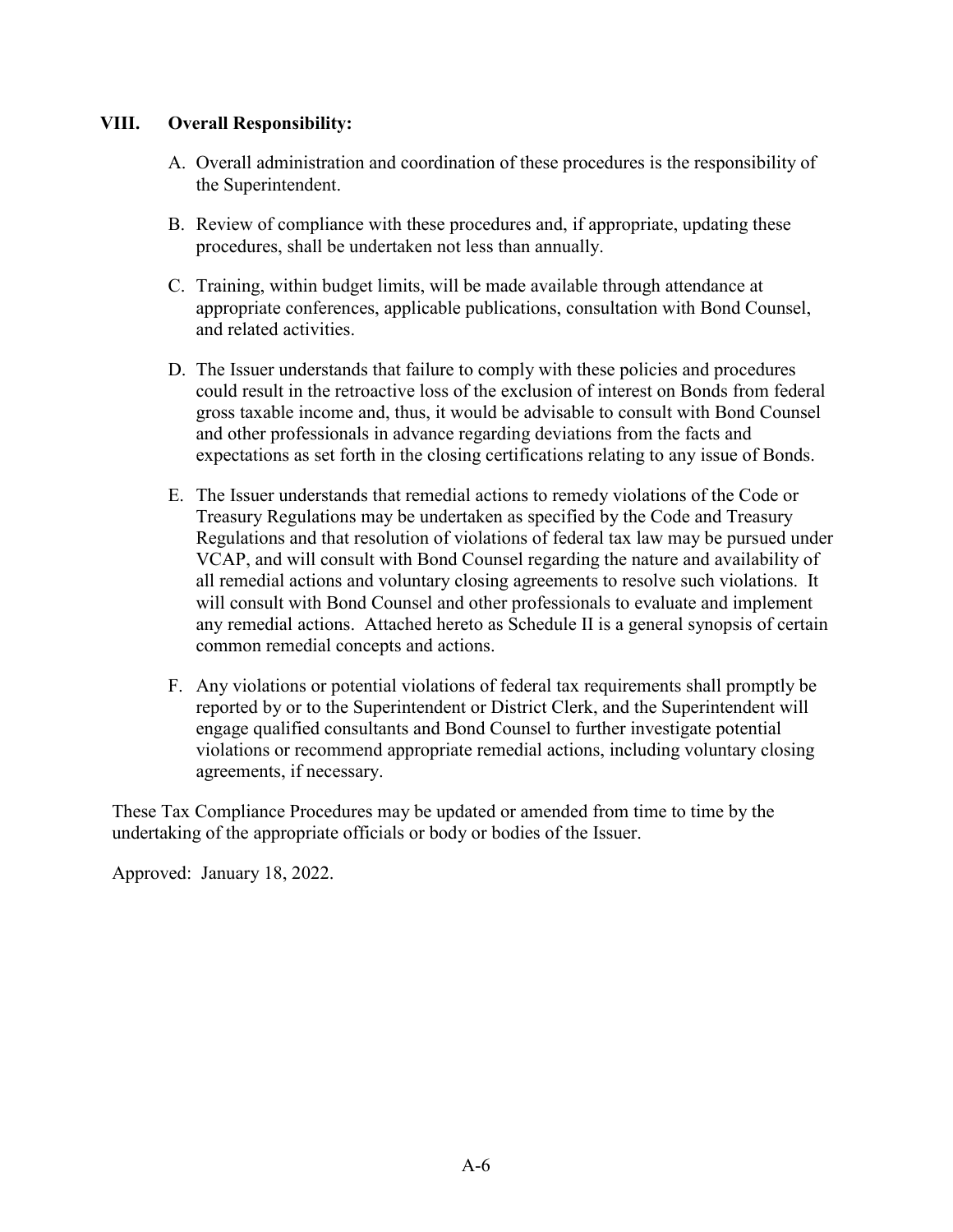### SCHEDULE I

### **REIMBURSEMENT BOND SUMMARY**

Following is a general summary of the requirements relating to bonds that are issued to reimburse expenditures that were paid prior to the date of issuance of bonds ("Reimbursement Bonds").

Reimbursement Bond proceeds cannot be used to reimburse expenditures paid more than 60 days prior to the adoption of the declaration of official intent/reimbursement resolution, which must contain:

- a general functional description of the property to which the reimbursement relates or an identification of the fund or account from which the expenditure is to be paid and a general functional description of the purposes of such fund or account; and
- the maximum principal amount of debt proposed to be issued.

. The Treasury Regulations (the "Regulations") generally require that Reimbursement Bonds must be issued not later than 18 months (or three years, if the Reimbursement Bonds qualify for the "small issuer" exception from the arbitrage rebate requirement) after the later of (i) the date on which the original expenditure is paid, or (ii) the date on which the property is placed in service or abandoned, but (unless the issue qualifies for the "small issuer" exception from the arbitrage rebate requirement) in any case not more than three years after the date on which the original expenditure is paid. If possible, actual reimbursement should be made within 30 days of the date of issuance of the Reimbursement Bonds. The Regulations generally permit reimbursement of capital expenditures and costs of issuance of the Reimbursement Bonds.

Note that there are exceptions to the above requirements pertaining to Reimbursement Bonds, including the following:

- (i) expenditures to be paid or reimbursed from sources other than the Reimbursement Bonds,
- (ii) expenditures permitted to be reimbursed under the transitional provision contained in Section  $1.150-2(j)(2)$  of the Regulations,
- (iii) expenditures constituting preliminary expenditures within the meaning of Section 1.150- 2(f)(2) of the Regulations, and
- (iv) expenditures in a "de minimus" amount (as defined in Section  $1.150-2(f)(1)$  of the Regulations).

.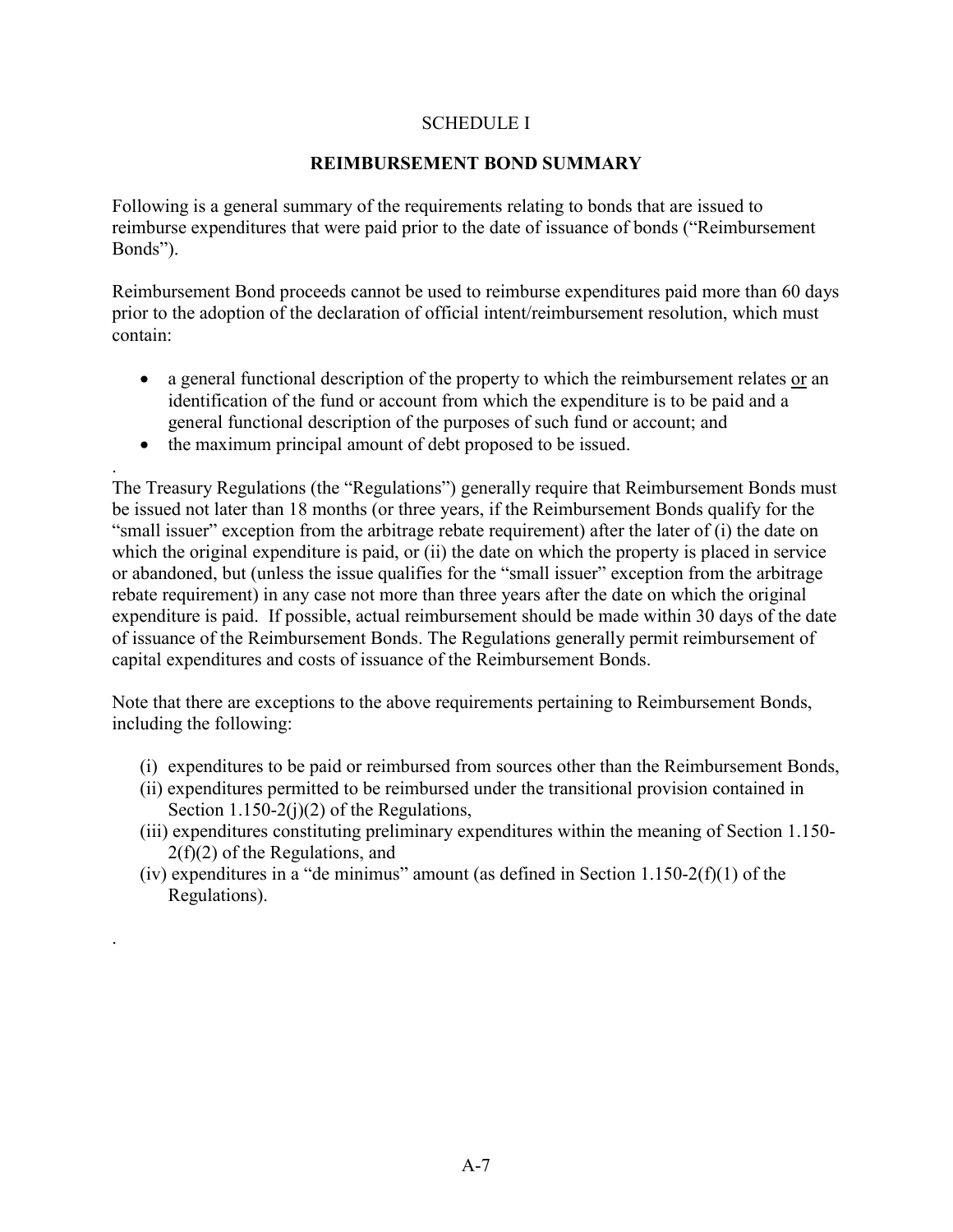### SCHEDULE II

#### **CERTAIN REMEDIAL PROVISIONS APPLICABLE TO BONDS**

The Issuer acknowledges that any deliberate action by the Issuer after Bond issuance that results in a satisfaction of the private business tests or the private loan test will result in private activity bond status unless one or more qualifying remedial actions are taken by the Issuer. Specifically, Treasury Regulations provide that actions are not treated as deliberate actions if (A) five conditional requirements are met, and (B) one of three remedial actions is taken, with respect to the disposition proceeds and nonqualified bonds[∗](#page-9-0) :

#### CONDITIONAL REQUIREMENTS

 $\overline{a}$ 

- 1. Reasonable Expectations The Issuer reasonably expected on the issue date that it would not meet the private business tests or the private loan test for the whole term of the bonds; and
- 2. Reasonable Bond Maturity The term of the issue must not be unreasonably long; this requirement is met if the weighted average maturity of the bond issue is not greater than 120% of the expected economic life of the property financed; and
- 3. Fair Market Value Consideration The terms of any agreement (relating to satisfaction of a private activity bond test) must be bona fide and at arm's-length, and the new user must pay a fair market value consideration for the use of the bond-financed property; and
- 4. Disposition Proceeds Are Gross Proceeds The Issuer must treat any disposition proceeds as gross proceeds subject to arbitrage/rebate restrictions; and
- 5. Proceeds Spent for Authorized Purpose Except as described with respect to redemption and defeasance options below, prior to deliberate actions, the affected proceeds must have been spent for the authorized purposes under the applicable bond documents.

REMEDIAL ACTIONS – Under Treasury Regulations, Sections 1.141-12(d), (e) and (f):

1. Redemption of Non-Qualified Bonds – Under the general rule, all nonqualified bonds of the issue must be redeemed. Tax-exempt bond proceeds (i.e., refunding bond proceeds) cannot be used unless the tax-exempt bonds are qualified bonds, taking into account the purchaser's use of the facility. The bonds must be

<span id="page-9-0"></span>The portion of the outstanding bonds in an amount that, if the remaining bonds were issued on the date on which the deliberate action occurs, the remaining bonds would not satisfy the private business use test or the private loan financing test, as applicable. The amount of private business use is the highest percentage of business use in any one-year period, commencing with the deliberate action.